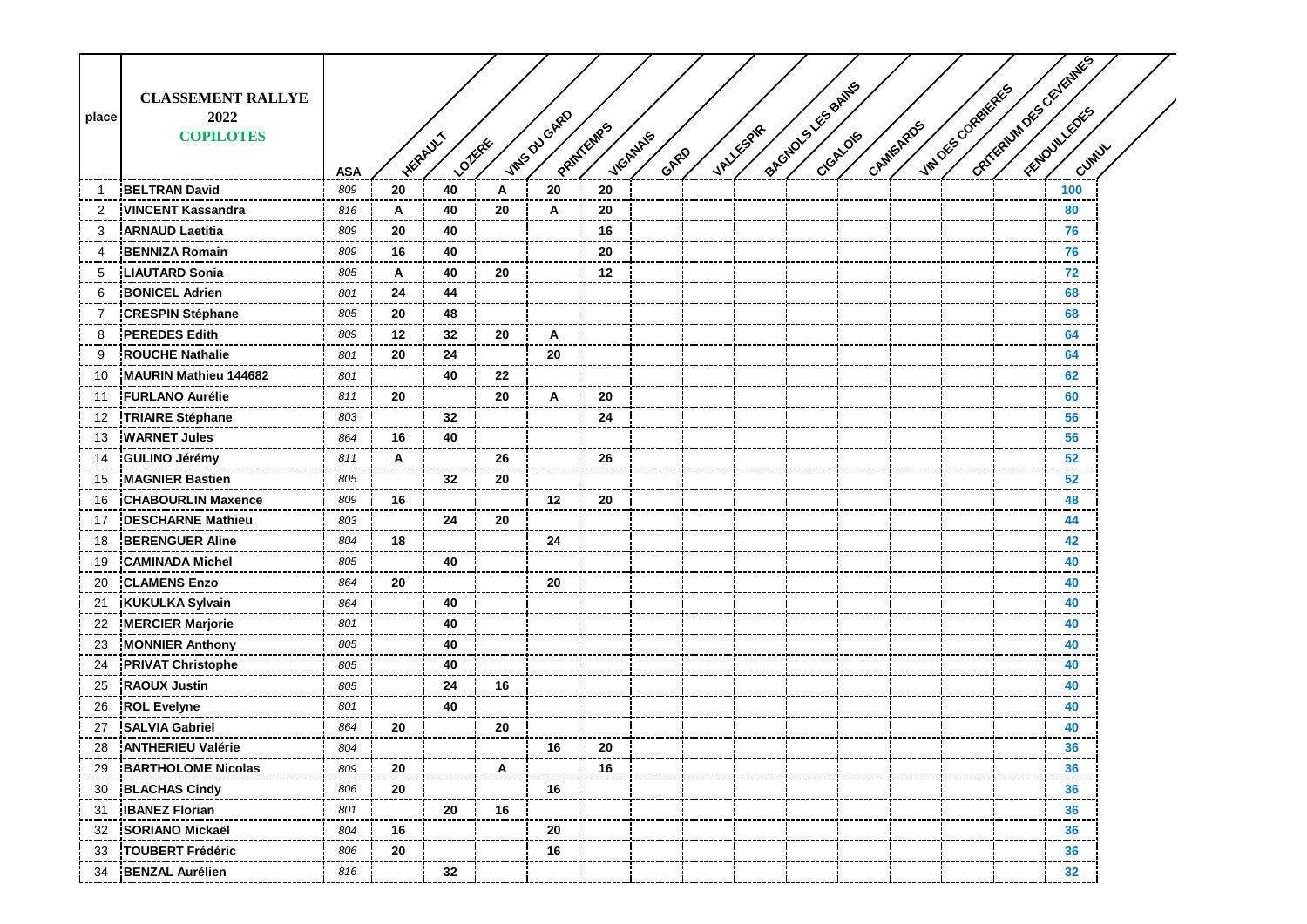| 35 | <b>BESSON Tom</b>            | 801 |    | 32 | A       |    |    |  |  |  |  | 36                |
|----|------------------------------|-----|----|----|---------|----|----|--|--|--|--|-------------------|
| 36 | <b>CHEYNET Sébastien</b>     | 864 | 16 |    | A       |    | 16 |  |  |  |  | 32                |
| 37 | <b>CLEMENT Léa</b>           | 801 |    | 16 | 16      |    |    |  |  |  |  | 32 <sub>2</sub>   |
| 38 | <b>DELMAS Patrice</b>        | 805 |    | 32 |         |    |    |  |  |  |  | 32                |
| 39 | <b>GAUSSENT Florence</b>     | 805 |    | 32 | A       |    |    |  |  |  |  | 32 <sub>2</sub>   |
| 40 | <b>GIARDINA Sophie</b>       | 801 |    | 32 |         |    |    |  |  |  |  | 32                |
| 41 | <b>RAUZIER Alban</b>         | 805 |    | 32 |         |    |    |  |  |  |  | 32                |
| 42 | <b>SAUCE Christophe</b>      | 805 |    | 32 |         |    |    |  |  |  |  | 32                |
| 43 | <b>SEVILLANO Angèle</b>      | 803 | 16 |    |         |    | 16 |  |  |  |  | 32                |
| 44 | <b>TEMPIER Gauthier</b>      | 811 |    |    |         | 12 | 20 |  |  |  |  | 32 <sub>2</sub>   |
| 45 | <b>TURIERE Frédéric</b>      | 805 |    | 32 |         |    |    |  |  |  |  | 32                |
| 46 | <b>COLLO Jordy</b>           | 804 | 10 |    |         | 20 |    |  |  |  |  | 30                |
| 47 | <b>EUSTAGUIO Philippe</b>    | 809 | 10 | 20 |         |    |    |  |  |  |  | 30                |
| 48 | <b>ASSENAT Jean-François</b> | 805 |    |    |         | 16 | 12 |  |  |  |  | 28                |
| 49 | <b>CALLEY Rémi</b>           | 804 | 16 | A  |         | 12 |    |  |  |  |  | 28                |
| 50 | <b>CAYUELA Thomas</b>        | 805 |    |    | 16      | 12 |    |  |  |  |  | 28                |
| 51 | <b>LOMBARDI Enzo</b>         | 801 |    |    | 20      |    | 8  |  |  |  |  | 28                |
| 52 | <b>PELLEGRINI Thibaut</b>    | 806 | 8  |    |         | 20 |    |  |  |  |  | 28                |
| 53 | <b>THERON Thierry</b>        | 864 | 16 |    |         | 12 |    |  |  |  |  | 28                |
| 54 | <b>FONTANA Alexandra</b>     | 864 | 26 |    |         |    |    |  |  |  |  | 26                |
| 55 | <b>GENESCA Guillaume</b>     | 816 |    |    |         | 26 |    |  |  |  |  | 26                |
| 56 | <b>PAGES Virginie</b>        | 809 | 6  |    | $12 \,$ | 8  |    |  |  |  |  | 26                |
| 57 | <b>ALLE Elodie</b>           | 806 |    | 24 |         |    | A  |  |  |  |  | 24                |
| 58 | <b>DALLE Océane</b>          | 805 |    | 24 |         |    |    |  |  |  |  | 24                |
| 59 | <b>GARCIA Morgane</b>        | 803 | 6  |    | 12      | 6  |    |  |  |  |  | 24                |
| 60 | <b>HONORE Nicolas</b>        | 809 | 8  | Α  |         |    | 16 |  |  |  |  | 24                |
| 61 | <b>MARLHIOUX Julien</b>      | 801 |    | 24 |         |    |    |  |  |  |  | 24                |
| 62 | <b>PAUPIERE Nicolas</b>      | 804 |    |    |         | 16 | 8  |  |  |  |  | 24                |
| 63 | <b>PERIER Gauthier</b>       | 801 |    | 24 |         |    |    |  |  |  |  | 24                |
| 64 | <b>COLOMBE Blandine</b>      | 803 | 16 |    |         |    | 6  |  |  |  |  | $22 \overline{ }$ |
| 65 | <b>GRECH Jérémy</b>          | 816 | Α  |    |         | 6  | 16 |  |  |  |  | $22 \,$           |
| 66 | <b>RUBIO Frédéric</b>        | 864 |    |    |         | 22 |    |  |  |  |  | $22 \,$           |
| 67 | <b>AYRAL Axel</b>            | 805 |    | 12 |         | 0  | 8  |  |  |  |  | 20                |
| 68 | <b>BOUSQUIE Colin</b>        | 816 | 20 |    |         |    |    |  |  |  |  | 20                |
| 69 | <b>BOYER Rémi</b>            | 864 | 20 |    |         |    |    |  |  |  |  | 20                |
| 70 | <b>BRUN Brice</b>            | 801 |    |    |         | 20 |    |  |  |  |  | $20\,$            |
| 71 | <b>CAMPOY Olivier</b>        | 806 |    |    |         | 20 |    |  |  |  |  | 20                |
| 72 | <b>CARTAILLAC Maxime</b>     | 864 | A  |    |         | 20 |    |  |  |  |  | 20                |
| 73 | <b>CHAPELLE Simone</b>       | 805 |    |    |         |    | 20 |  |  |  |  | 20                |
| 74 | <b>CLAVERYS Thomas</b>       | 809 |    |    | 20      |    |    |  |  |  |  | ----<br>20        |
| 75 | <b>COQUARD David</b>         | 806 |    |    |         |    | 20 |  |  |  |  | 20                |
|    |                              |     |    |    |         |    |    |  |  |  |  |                   |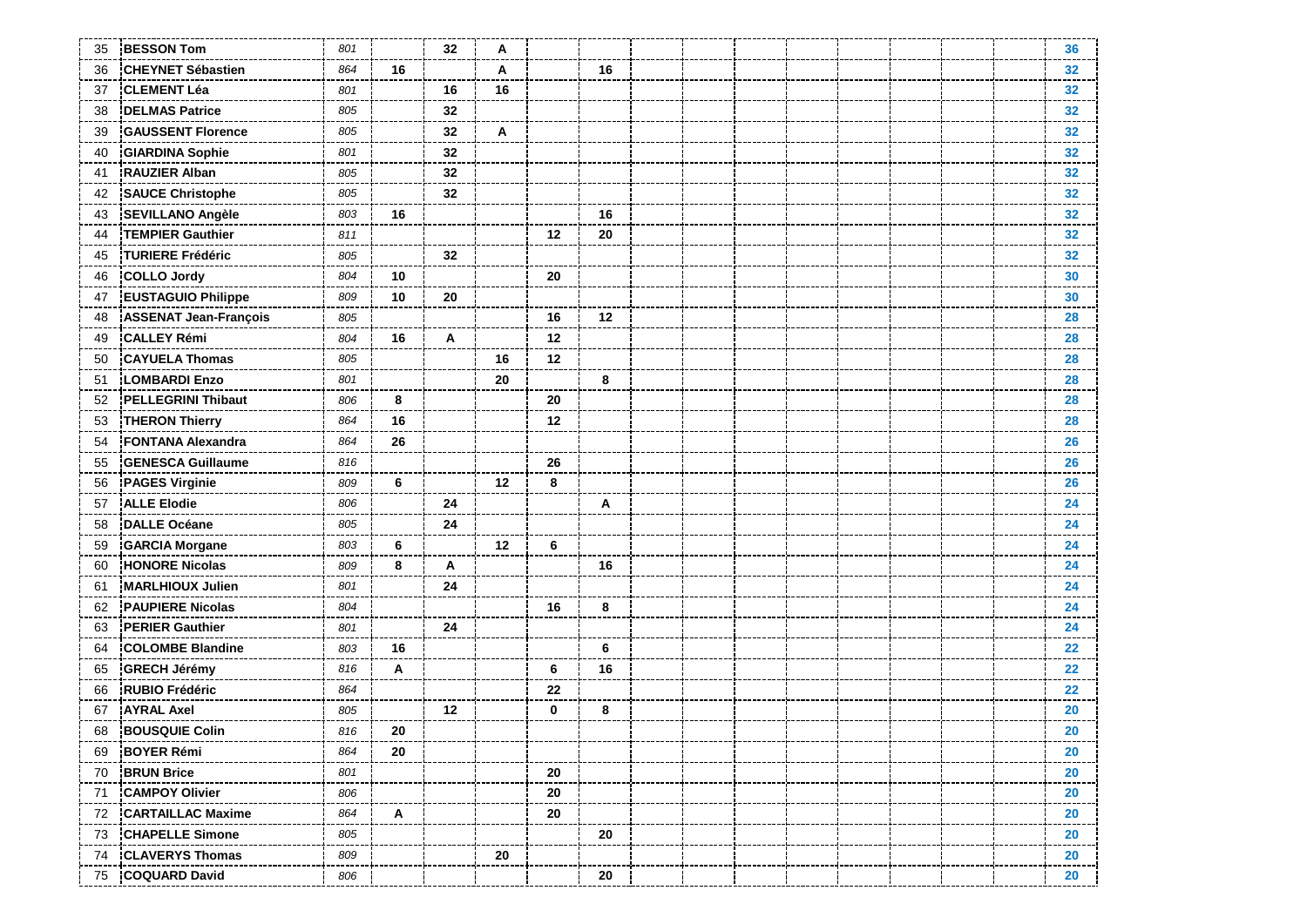| 76  | <b>GARCIA Olivier</b>     | 804 |    |    |    | 20           |    |  |  |  |  | 20              |
|-----|---------------------------|-----|----|----|----|--------------|----|--|--|--|--|-----------------|
| 77  | MAURIN Mathieu 164806     | 801 |    | A  |    | A            | 20 |  |  |  |  | 20              |
| 78  | <b>MENDEZ Yohan</b>       | 809 |    |    |    |              | 20 |  |  |  |  | 20              |
| 79  | <b>NIEL Lucas</b>         | 803 |    |    | 20 |              |    |  |  |  |  | 20              |
| 80  | <b>ROCHET Alicia</b>      | 803 |    |    | 20 |              |    |  |  |  |  | 20              |
| 81  | <b>RUBIO Fabien</b>       | 864 |    |    | 20 |              |    |  |  |  |  | 20              |
| 82  | <b>SILLERES Jérémy</b>    | 809 | Α  |    |    | A            | 20 |  |  |  |  | 20              |
| 83  | <b>SORIANO Valentin</b>   | 806 |    |    |    | 20           |    |  |  |  |  | 20              |
| 84  | <b>VILLANI Jean-René</b>  | 803 |    |    |    | 20           |    |  |  |  |  | 20              |
| 85  | <b>LEPAGE Julien</b>      | 804 | A  | 16 |    | $\mathbf{2}$ |    |  |  |  |  | 18              |
| 86  | <b>SURGUET Hélène</b>     | 804 |    |    |    | 8            | 10 |  |  |  |  | 18              |
| 87  | <b>TEISSIER Samuel</b>    | 801 |    |    |    |              | 18 |  |  |  |  | 18              |
| 88  | <b>BAILLOU Frédéric</b>   | 803 |    | A  | Α  |              | 16 |  |  |  |  | 16              |
| 89  | <b>BATAILLE Nicolas</b>   | 803 |    |    | 16 |              |    |  |  |  |  | 16              |
| 90  | <b>BOUVIER Vincent</b>    | 812 |    |    | 16 |              |    |  |  |  |  | 16              |
| 91  | <b>BRUN Grégory</b>       | 805 |    |    |    |              | 16 |  |  |  |  | 16              |
| 92  | <b>CAUSSE Cédric</b>      | 804 |    | 8  | 8  |              |    |  |  |  |  | 16              |
| 93  | <b>CNUDDE Suzel</b>       | 809 |    |    |    |              | 16 |  |  |  |  | 16              |
| 94  | <b>FERRARI Morgane</b>    | 803 |    |    |    | 16           |    |  |  |  |  | 16              |
| 95  | <b>FRANCOIS Jérôme</b>    | 804 | 16 |    | A  |              |    |  |  |  |  | 16              |
| 96  | <b>FRONTIER Tracy</b>     | 864 | Α  |    |    | 16           |    |  |  |  |  | 16              |
| 97  | <b>FRUTOSO Faustin</b>    | 816 |    |    |    | 16           |    |  |  |  |  | 16              |
| 98  | <b>GIULIANELLI Franck</b> | 804 |    |    |    |              | 16 |  |  |  |  | 16              |
| 99  | <b>GUIRAUD Elodie</b>     | 803 |    |    | 8  | 8            |    |  |  |  |  | 16              |
| 100 | <b>HONORE Clarisse</b>    | 805 |    |    | 16 |              |    |  |  |  |  | 16              |
| 101 | <b>LAUZIARD Vincent</b>   | 809 |    |    | 16 | A            |    |  |  |  |  | 16              |
| 102 | <b>MAURIN Ludovic</b>     | 805 |    | 16 |    |              |    |  |  |  |  | 16              |
| 103 | <b>MAYEUX Alexandre</b>   | 816 |    |    |    |              | 16 |  |  |  |  | 16              |
| 104 | <b>MIERMONT Geoffrey</b>  | 809 |    |    |    |              | 16 |  |  |  |  | 16              |
| 105 | <b>NAVARRO Maxime</b>     | 864 |    |    |    | 16           |    |  |  |  |  | 16              |
| 106 | <b>PALOC Laurent</b>      | 804 |    |    |    | 16           |    |  |  |  |  | 16              |
| 107 | <b>PEGURIE Max</b>        | 864 | 16 |    |    | Α            |    |  |  |  |  | 16              |
| 108 | <b>PRIVAT Thibault</b>    | 805 |    |    |    | 16           |    |  |  |  |  | 16              |
| 109 | <b>QUILIS Enzo</b>        | 811 |    |    |    | 16           |    |  |  |  |  | 16 <sup>1</sup> |
|     | 110 RAOUX Erick           | 801 |    |    | 16 |              |    |  |  |  |  | 16              |
|     | 111 REGNIER Steve         | 816 | 16 |    |    |              |    |  |  |  |  | 16              |
|     | 112 SARABANDO Guillaume   | 816 | A  |    |    |              | 16 |  |  |  |  | 16              |
|     | 113 SIMONETTI Thibault    | 803 |    |    | 16 |              |    |  |  |  |  | 16              |
|     | 114 SORIANO Enzo          | 804 | 8  |    |    |              | 8  |  |  |  |  | 16              |
|     | 115 VOLEON Ophélie        | 803 |    |    | 16 |              |    |  |  |  |  | 16              |
|     | 116 AZZI Dorian           | 801 |    |    |    | 12           | Α  |  |  |  |  | 12 <sub>2</sub> |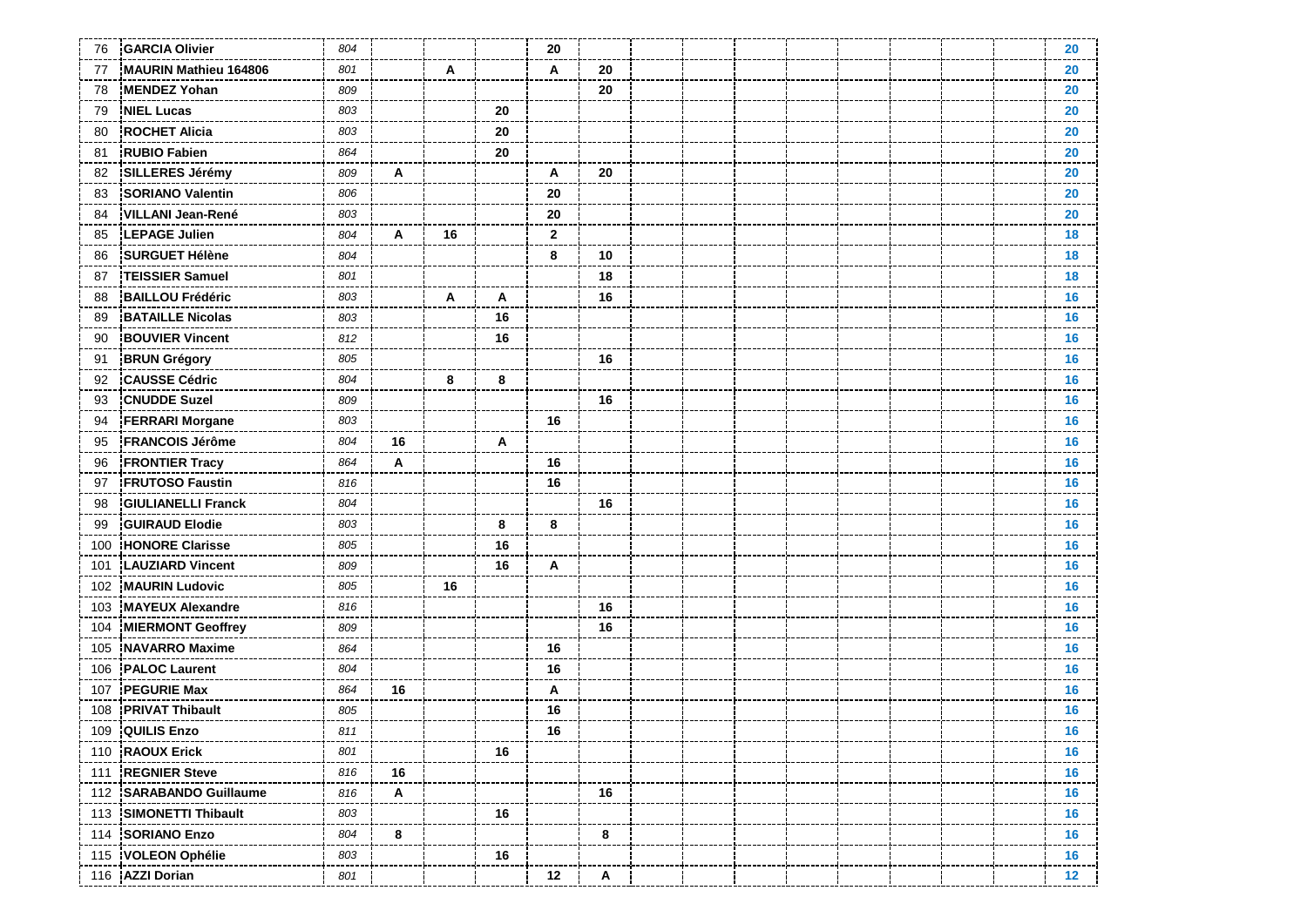| 117 | <b>BELTRAN Jordan</b>      | 809 |    |   |    | 12 |    |  |  |  |  | $12 \overline{ }$ |
|-----|----------------------------|-----|----|---|----|----|----|--|--|--|--|-------------------|
| 118 | <b>BOIVIN Alexis</b>       | 804 | 12 |   |    |    |    |  |  |  |  | 12 <sub>2</sub>   |
| 119 | <b>DINET Timothée</b>      | 801 |    |   |    |    | 12 |  |  |  |  | 12                |
| 120 | <b>GAVET Brice</b>         | 805 | 12 |   |    |    |    |  |  |  |  | 12                |
| 121 | <b>GERICOT Emma</b>        | 803 |    |   | 8  |    | 4  |  |  |  |  | 12 <sub>2</sub>   |
| 122 | <b>GODARD Andréa</b>       | 809 |    |   |    |    | 12 |  |  |  |  | 12 <sub>2</sub>   |
| 123 | <b>GUIRAUD Julie</b>       | 811 |    |   |    | 12 |    |  |  |  |  | 12 <sub>2</sub>   |
| 124 | <b>LARGUILLE Isabelle</b>  | 805 |    |   |    |    | 12 |  |  |  |  | 12 <sub>2</sub>   |
| 125 | <b>LUC Sébastien</b>       | 801 | 12 | Α |    |    |    |  |  |  |  | 12                |
| 126 | <b>MASSIE Emeline</b>      | 864 | Α  |   |    | 12 |    |  |  |  |  | $12 \,$           |
| 127 | <b>MAURIN Aurélie</b>      | 803 |    |   | 12 |    |    |  |  |  |  | 12                |
| 128 | <b>PROUZET Laurent</b>     | 809 | 12 | A |    |    | Α  |  |  |  |  | 12 <sub>2</sub>   |
| 129 | <b>REILHAN Florent</b>     | 809 |    |   |    |    | 12 |  |  |  |  | 12 <sub>2</sub>   |
| 130 | <b>RIGAL Aubry</b>         | 809 |    |   |    |    | 12 |  |  |  |  | 12 <sub>2</sub>   |
| 131 | ROUSSELOT Stéphanie        | 803 | A  |   | 12 |    |    |  |  |  |  | 12 <sub>2</sub>   |
| 132 | <b>SALELLES Sarah</b>      | 803 |    |   |    |    | 12 |  |  |  |  | 12                |
| 133 | <b>SEGURA Florent</b>      | 805 |    |   |    |    | 12 |  |  |  |  | 12 <sub>2</sub>   |
| 134 | <b>SOUTOUL Cédric</b>      | 809 |    |   |    | 12 |    |  |  |  |  | 12 <sub>2</sub>   |
| 135 | <b>VIGNES Guillaume</b>    | 804 |    | A |    |    | 12 |  |  |  |  | $12 \overline{ }$ |
| 136 | <b>ZIANI Philippe</b>      | 809 | 12 |   |    |    |    |  |  |  |  | 12 <sub>2</sub>   |
| 137 | <b>ALAUZUN Julien</b>      | 804 |    |   |    |    | 10 |  |  |  |  | 10                |
| 138 | <b>BERNARDI Delphine</b>   | 803 |    |   | 10 |    |    |  |  |  |  | 10 <sup>°</sup>   |
| 139 | <b>DUMAS Geneviève</b>     | 801 |    |   | 10 |    |    |  |  |  |  | 10                |
| 140 | <b>ESCARGUEIL Marion</b>   | 808 |    |   | 10 |    |    |  |  |  |  | 10                |
| 141 | JALLET Anthony             | 801 |    |   |    |    | 10 |  |  |  |  | 10 <sup>°</sup>   |
| 142 | <b>JIMENEZ Anthony</b>     | 803 |    |   |    |    | 10 |  |  |  |  | 10 <sup>°</sup>   |
| 143 | <b>MAILLE Stéphane</b>     | 804 |    |   |    | 10 |    |  |  |  |  | 10 <sup>°</sup>   |
| 144 | <b>MASSENET Florian</b>    | 803 |    |   | 10 |    |    |  |  |  |  | 10 <sub>1</sub>   |
| 145 | <b>MAURIN Elodie</b>       | 803 |    |   |    |    | 10 |  |  |  |  | 10 <sub>1</sub>   |
| 146 | <b>MOUBAREK Gwendoline</b> | 816 | 10 |   |    |    |    |  |  |  |  | 10 <sub>1</sub>   |
| 147 | PARICHON Stéphan           | 803 |    |   |    |    | 10 |  |  |  |  | 10 <sub>1</sub>   |
| 148 | <b>PASCAL Jean-Louis</b>   | 803 |    |   | 10 |    |    |  |  |  |  | 10 <sub>1</sub>   |
| 149 | <b>SIRICO Marie-Claude</b> | 806 |    |   |    | 10 |    |  |  |  |  | 10                |
| 150 | VIDAL Maguelone            | 809 |    |   |    |    | 10 |  |  |  |  | 10 <sup>°</sup>   |
|     | 151 ARENAS Tom             | 801 |    |   |    | 8  |    |  |  |  |  | 8                 |
|     | 152 FAURE Mélanie          | 804 |    |   |    | 8  |    |  |  |  |  | 8                 |
|     | 153 GEORGE Nicolas         | 811 |    |   |    | 8  |    |  |  |  |  | 8                 |
| 154 | JOUINES Josiane            | 864 |    |   |    | 8  |    |  |  |  |  | 8                 |
|     | 155 MARTEL Catherine       | 805 |    | Α |    |    | 8  |  |  |  |  | 8                 |
|     | 156 MASSENET Nicolas       | 803 |    |   |    |    | 8  |  |  |  |  | 8                 |
|     | 157 RIZO Laurie            | 804 | 8  |   |    | A  |    |  |  |  |  | 8                 |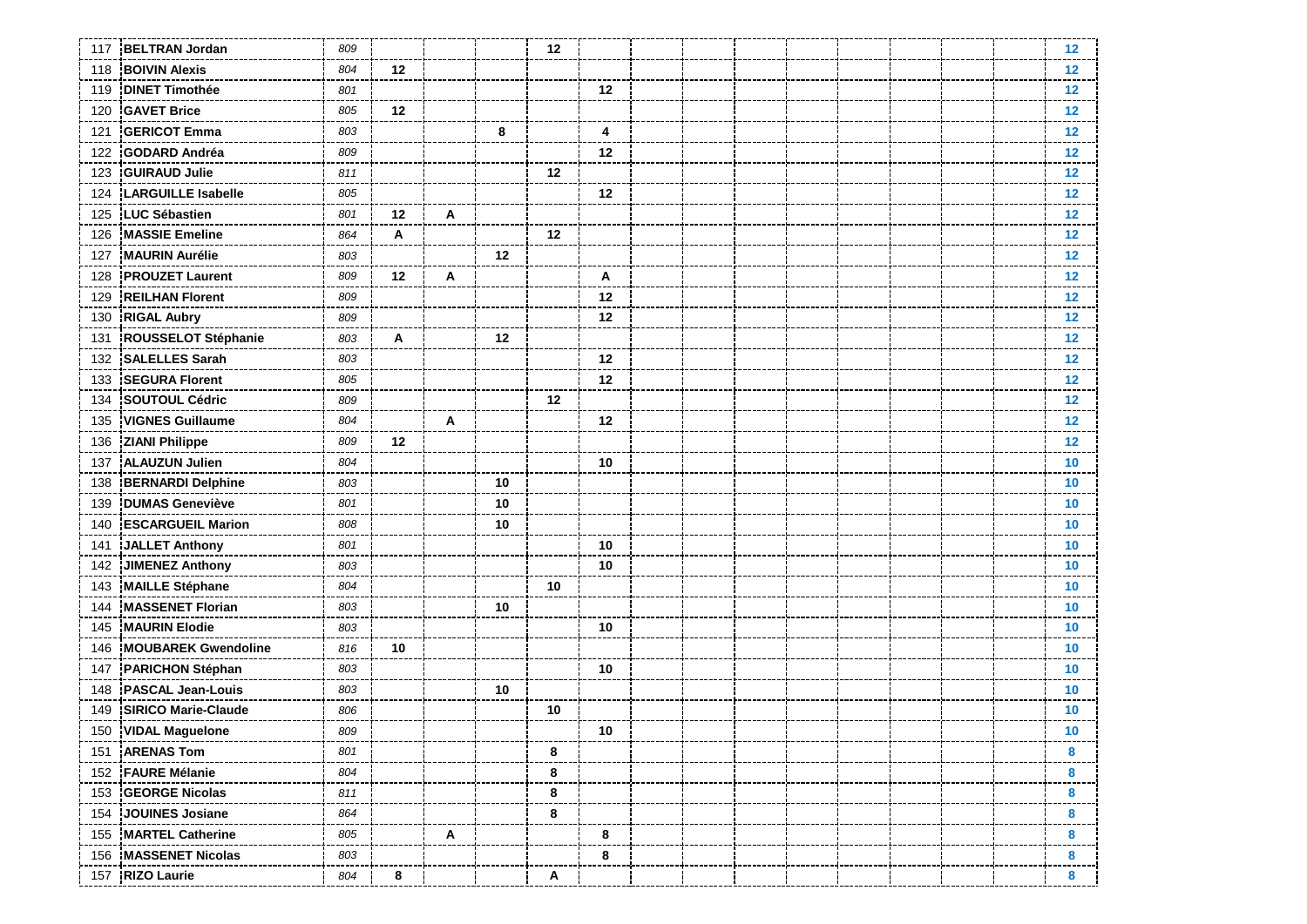| 158 | <b>SERAFINO Claude</b>     | 803 | 8            |   |                |                           |              |  |  |  |  | 8            |
|-----|----------------------------|-----|--------------|---|----------------|---------------------------|--------------|--|--|--|--|--------------|
| 159 | <b>VILLA Pierre-Louis</b>  | 809 |              |   |                |                           | 8            |  |  |  |  | 8            |
| 160 | <b>AGNEL Véronique</b>     | 805 |              |   | 6              |                           |              |  |  |  |  | 6            |
| 161 | <b>BARTHEZ Jean-Louis</b>  | 812 |              |   |                |                           | 6            |  |  |  |  | 6            |
| 162 | <b>BASQUE Frédéric</b>     | 805 | 6            |   | A              | 0                         |              |  |  |  |  | 6            |
| 163 | <b>JEANTET Robin</b>       | 804 | A            |   |                | 6                         |              |  |  |  |  | 6            |
| 164 | <b>MINGUEZ Mathieu</b>     | 816 |              |   |                | 6                         |              |  |  |  |  | 6            |
| 165 | <b>RAPY Chloé</b>          | 803 |              |   |                |                           | 6            |  |  |  |  | 6            |
| 166 | <b>CHEVALLIER Gaëtan</b>   | 816 |              |   |                | 4                         |              |  |  |  |  | Δ            |
| 167 | <b>COMBES Bruno</b>        | 806 | A            |   |                | 4                         |              |  |  |  |  | 4            |
| 168 | <b>GROLIER Cédric</b>      | 805 | 4            | A |                |                           |              |  |  |  |  | 4            |
| 169 | <b>JULHAN Loïc</b>         | 809 |              |   |                |                           | 4            |  |  |  |  | 4            |
| 170 | <b>LEENHARDI Ewen</b>      | 804 |              |   |                | 4                         |              |  |  |  |  | 4            |
| 171 | <b>LEJEUNE Melvin</b>      | 804 | 4            | A |                |                           |              |  |  |  |  | 4            |
| 172 | <b>MARQUIER Nicolas</b>    | 809 |              |   |                | 4                         |              |  |  |  |  | 4            |
| 173 | <b>TINEL Brice</b>         | 801 |              |   | 4              |                           |              |  |  |  |  | 4            |
| 174 | <b>VIDIL Marion</b>        | 809 |              |   |                | $\mathbf{3}$              |              |  |  |  |  | 3            |
| 175 | <b>BEDOS AURIVEL Eric</b>  | 804 |              |   |                | $\mathbf{2}$              |              |  |  |  |  | $\mathbf{2}$ |
| 176 | <b>BRUNEL Marion</b>       | 864 |              |   |                | $\mathbf{2}$              |              |  |  |  |  | $\mathbf{2}$ |
| 177 | <b>DAUCHY Alexandre</b>    | 804 |              |   | $\overline{2}$ |                           |              |  |  |  |  | $\mathbf{2}$ |
| 178 | <b>DOMERGUE Martine</b>    | 804 | $\mathbf{2}$ |   |                | $\mathbf 0$               |              |  |  |  |  | $\mathbf{2}$ |
| 179 | <b>PELAT Cédric</b>        | 804 |              |   |                |                           | $\mathbf{2}$ |  |  |  |  | $\mathbf{2}$ |
| 180 | <b>PERRIER Aurélie</b>     | 803 |              |   |                |                           | $\mathbf{2}$ |  |  |  |  | $\mathbf{2}$ |
| 181 | <b>ANDRE Michaël</b>       | 803 |              |   | A              |                           |              |  |  |  |  | $\bf{0}$     |
| 182 | <b>ANDRE Romain</b>        | 805 |              | A |                |                           |              |  |  |  |  | $\bf{0}$     |
| 183 | <b>AUBERT Jordan</b>       | 801 |              |   | Α              |                           |              |  |  |  |  | $\bf{0}$     |
| 184 | <b>BAGNOL Alexis</b>       | 864 |              |   |                | Α                         |              |  |  |  |  | $\bf{0}$     |
| 185 | <b>BOYER Mathieu</b>       | 801 |              | A |                |                           |              |  |  |  |  | $\bf{0}$     |
| 186 | <b>CAISSO Robin</b>        | 811 | A            |   |                |                           |              |  |  |  |  | $\bf{0}$     |
| 187 | <b>CASTELLS Laurent</b>    | 806 |              |   |                | $\mathbf 0$               |              |  |  |  |  | $\mathbf 0$  |
| 188 | <b>CAUVY Bernard</b>       | 864 | Α            |   |                |                           |              |  |  |  |  | $\bf{0}$     |
| 189 | <b>CONSTANTY Catherine</b> | 864 |              |   |                | A                         |              |  |  |  |  | $\bf{0}$     |
| 190 | <b>COULOMB Frédéric</b>    | 803 |              |   | A              |                           |              |  |  |  |  | $\bf{0}$     |
| 191 | <b>DUMAS Luc</b>           | 811 | $\mathbf 0$  |   |                |                           |              |  |  |  |  | $\bf{0}$     |
|     | 192 DUTEURTRE Kévin        | 801 |              | A |                |                           |              |  |  |  |  | $\mathbf 0$  |
|     | 193 ENCINAS Romuald        | 805 |              | A |                |                           |              |  |  |  |  | $\bf{0}$     |
|     | 194 FERRET Yves            | 804 | A            |   |                |                           |              |  |  |  |  | $\bf{0}$     |
|     | 195 FOLLOROU Tony          | 816 | A            |   |                |                           |              |  |  |  |  | $\bf{0}$     |
|     | 196 GINIER Kévin           | 805 |              | A |                |                           |              |  |  |  |  | $\mathbf 0$  |
|     | 197 LELIEVRE Carl          | 806 |              |   |                | $\boldsymbol{\mathsf{A}}$ |              |  |  |  |  | $\mathbf 0$  |
|     | 198 MATAS Nicolas          | 816 |              | Α |                |                           |              |  |  |  |  | $\mathbf 0$  |